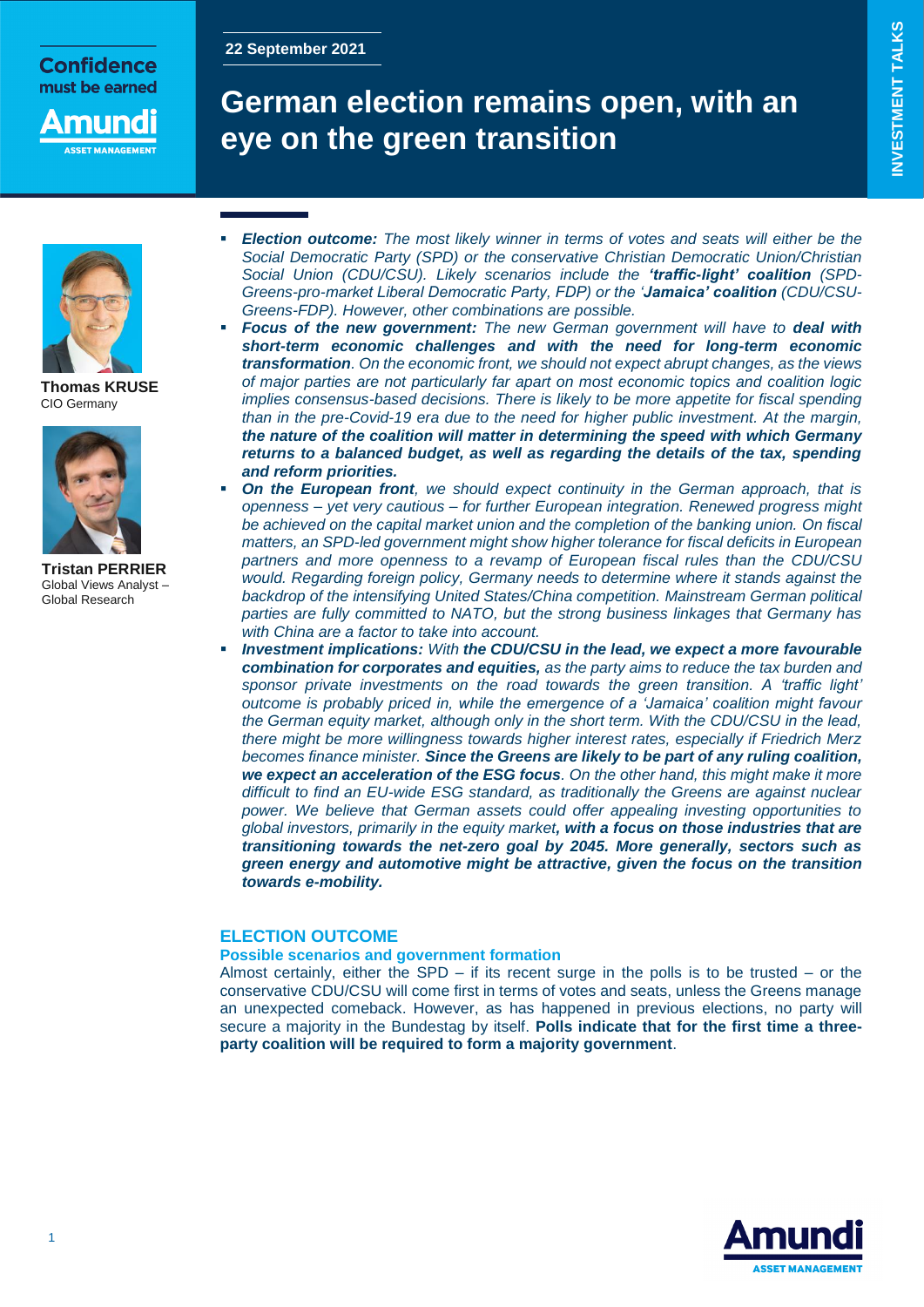

Source: Amundi Research, Politico.eu. Data is as of 17 September 2021.

*"Likely coalition scenarios include the 'traffic-light' coalition and the 'Jamaica' coalition."*

The need for three parties may add to the complexity of coalition-forming negotiations, for which there is no formal process. Things could settle quickly or could take weeks or even months (negotiations for the current government majority took several months in 2017-18). Meanwhile, Merkel's government will remain in a care-taker position. **Likely coalition scenarios** include the '**traffic-light'** coalition (SPD-Greens-FDP) and the '**Jamaica**' coalition (CDU/CSU-Greens-FDP). The latter appears likely especially if the SPD does not come first in the election. Alternative combinations where the CDU/CSU and SPD would rule together are less likely, as it would require one of these parties to be the other's junior partner, something that both seem reluctant to do. A **'red-red-green'** coalition (SPD-Greens-Die Linke, the far-left party), while theoretically possible, would require bridging the wide gap between the views of the very moderate Olaf Scholz (Germany's current Vice Chancellor and Finance Minister and SPD candidate) and those of Die Linke. In any case, **the new government will have to deal with short-term economic challenges** (e.g., managing the Covid-19 aftermath, notably the withdrawal of emergency measures), as **well as with the need for long-term economic transformation,** which includes safeguarding the country's competitive edge, re-thinking the position of its large car sector, further greening the economy and dealing with an ageing population. These topics are intricate and closely linked with other EU and Eurozone topics under discussion, in which the German government can play a pivotal role.

| <b>Senior</b>  | <b>Junior</b>  | <b>Add</b>   | <b>Implications</b>                                                                                                                    |
|----------------|----------------|--------------|----------------------------------------------------------------------------------------------------------------------------------------|
| <b>SPD</b>     | Green          | <b>FDP</b>   | Slightly easier fiscal policy (at both the German and<br>Eurozone level), more green friendly                                          |
| <b>CDU/CSU</b> | <b>Green</b>   | <b>FDP</b>   | Continuity, yet more green friendly                                                                                                    |
| <b>SPD</b>     | <b>CDU/CSU</b> | <b>FDP</b>   | Marginally easier fiscal policy (at both the German<br>and Eurozone level)                                                             |
| <b>CDU/CSU</b> | <b>SPD</b>     | <b>FDP</b>   | Continuity                                                                                                                             |
| <b>SPD</b>     | <b>CDU/CSU</b> | <b>Green</b> | Slightly easier fiscal policy (at both the German and<br>Eurozone level), slightly more green friendly                                 |
| <b>CDU/CSU</b> | <b>SPD</b>     | <b>Green</b> | Continuity, yet slightly more green friendly                                                                                           |
| <b>SPD</b>     | <b>Green</b>   | Die Linke    | Significantly easier fiscal policy (at both the German<br>and Eurozone level) and green friendly, reversal of<br>pro-business policies |

#### **Potential coalition scenarios**

Source: Amundi Research as of 20 September 2021.

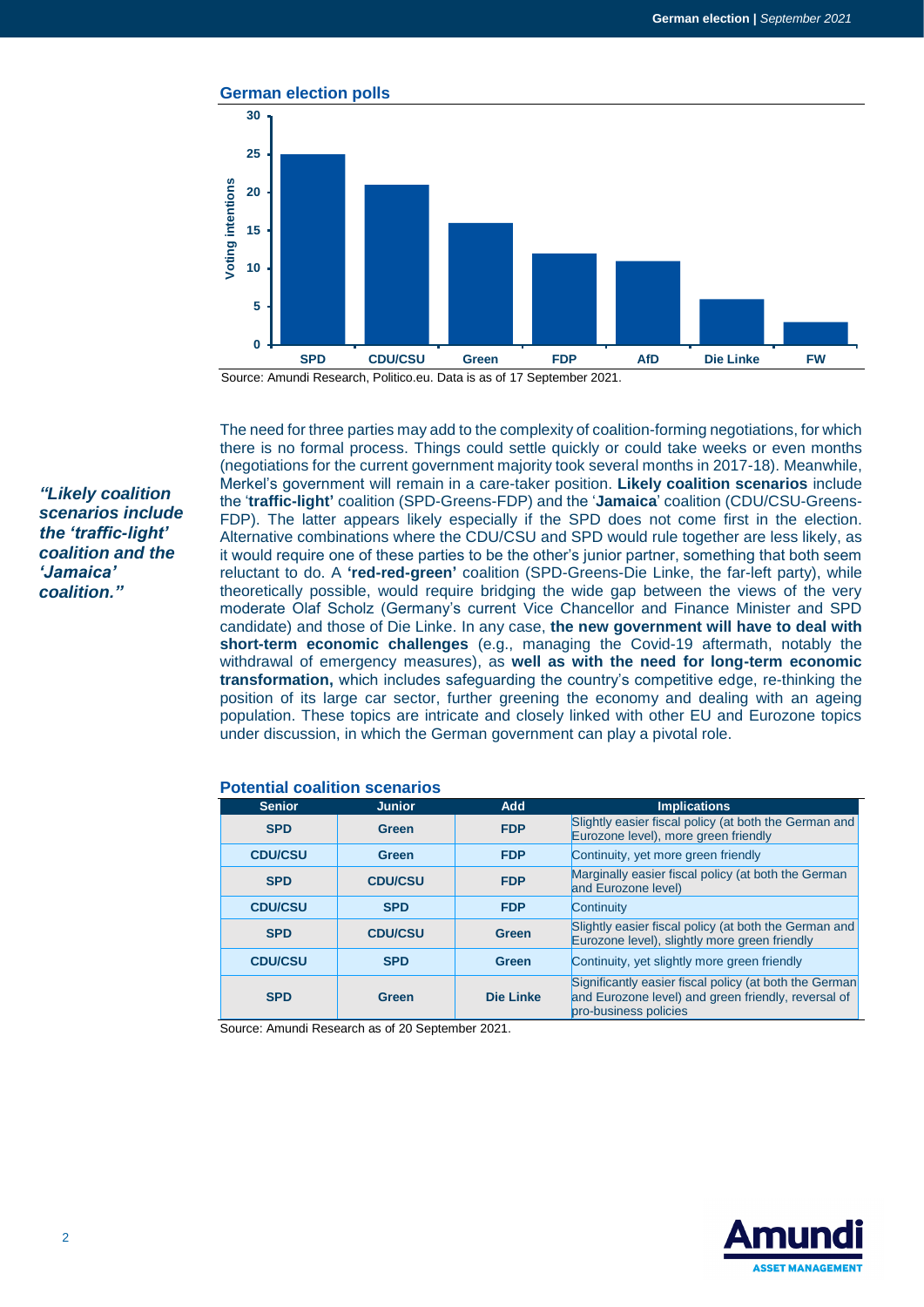#### **Implications for the German economy**

Since Angela Merkel took office in 2005, Germany's real per-capita GDP has risen faster than its peers. Today, German unemployment sits near a 20-year low, with the highest rate of female labour force participation among G7 countries, helped by improved childcare.



**Rebased real per-capita GDP and forecasts, based on purchase-power parity**

*"We should not expect abrupt changes in German policies as the views of major parties are not widely apart on most economic topics and coalition logic implies consensus-based decisions."*

*"Real discussions on whether the NGEU can lead to a permanent fiscal sharing instrument are not imminent."*

Source: Amundi, Bloomberg. Data is as of 20 September 2021. Forecasts are by the IMF.

**However, Germany's economy remains largely reliant on the export-oriented manufacturing sector, which accounts for some 40% of all Eurozone output**. As such, the country is exposed to China's slowdown. The incoming Chancellor will need to address this issue, among other challenges, which include the low rate of public investment that has led to low penetration of high-speed broadband and a large urban-rural divide, and the country's still heavy reliance on coal power. Against such a background, we should not expect abrupt changes in German policies as the views of major parties (CDU/CSU, SPD, and Greens) are not widely apart on most economic topics and coalition logic implies consensus-based decisions. Moreover, the German political system has powerful checks and balances: many decisions need to be approved by the Bundesrat (the country's upper chamber), where a *defacto* unanimity of major parties is required, with the Constitutional Court as another important moderator. Whatever the coalition, **there is likely to be more appetite for fiscal spending than in the pre-Covid-19 era, due to the need for higher public investment.** However, a 'Jamaica' coalition is likely to be more restrictive on the *debt brake rule* than a 'traffic light' one. The nature of the coalition will matter, especially over time, in determining the speed with which Germany returns to a balanced budget, as well as regarding the details of the tax, spending, and reform priorities. We believe it is more likely to have higher debt and a weaker balance sheet under an SPD-led government than under a CDU/CSU-led one.

#### **Implications for European policy**

**We should expect continuity in the German approach,** that is openness, yet very cautious, for further European integration. The approval of the Next Generation EU (NGEU) plan, financed by the issuance of euro bonds, was a major step. Going forward, new advances are to be expected on major pre-Covid-19 directions, notably **the capital market union and the completion of the banking union**. On fiscal matters, **an SPD-led government is likely to show more tolerance for fiscal deficits among European partners** *–* even more so if there's a major role for the Greens *–* and more openness to a revamp of European fiscal rules, especially to safeguard investment, than the CDU/CSU would (and even more so for the FDP). However, there is a consensus in Germany that, now that the first NGEU transfers have been paid, the ball is in the camp of countries on the receiving end, who need to show they can make a productive use of the funds and accompany them with reforms. **Real discussions on whether the NGEU can lead to a permanent fiscal sharing instrument are not imminent.**

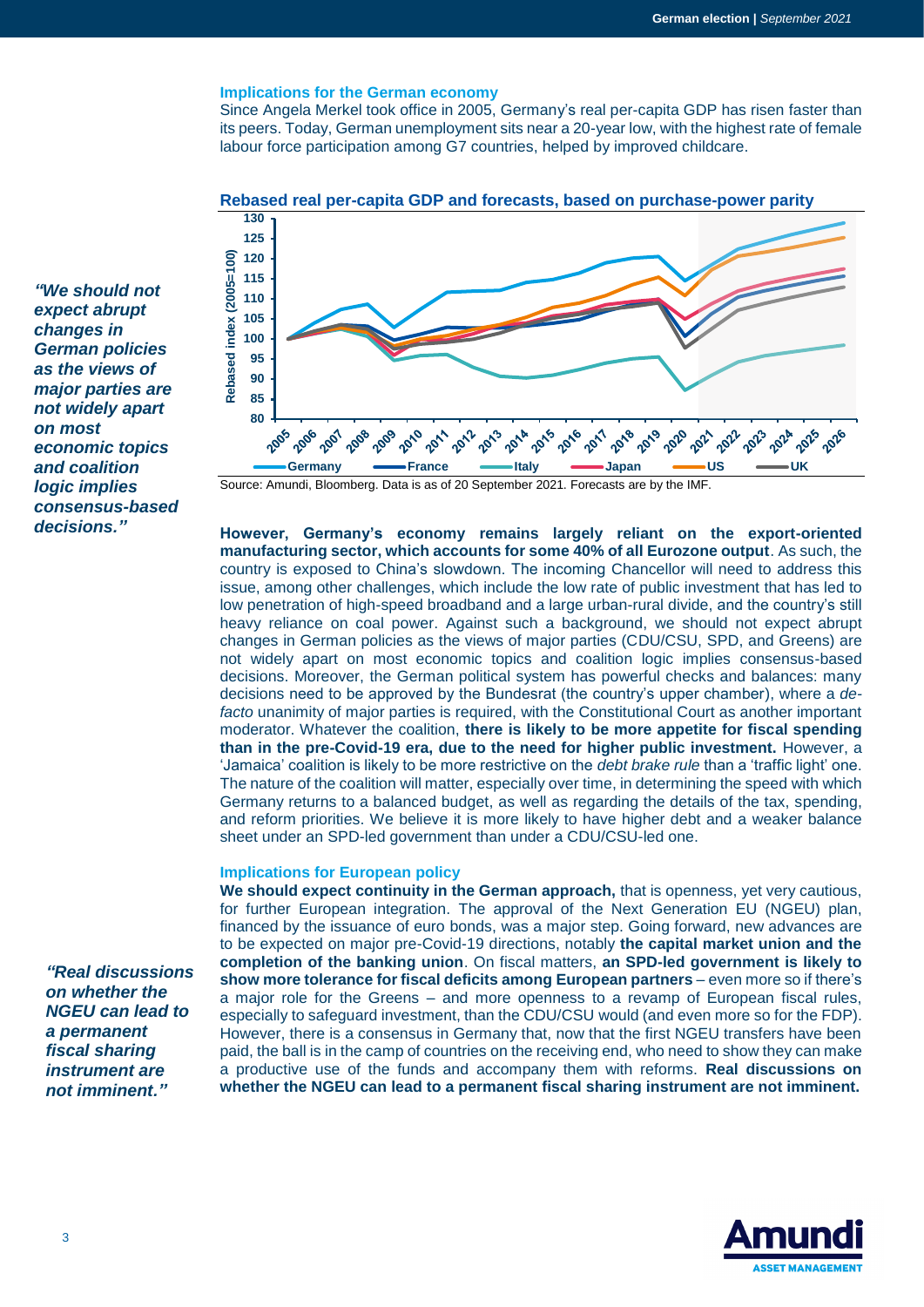#### **Foreign policy implications**

Like the rest of Europe, Germany needs to determine where it wants to stand against the backdrop of intensifying United States/China competition. After Donald Trump's unilateralism, the Biden administration is reaching a hand out to other Western democracies for a tighter alliance. Germany is likely to respond positively, yet moderately. Mainstream **German political parties are strongly committed to NATO and military cooperation with the United States when it comes to security in Europe**, **although the Greens have a lot more nuances regarding the former and reject the 2% of GDP defence spending target**. Germany's prudence when it comes to playing a larger political and military role in the world arena is only likely to change slowly. **The strong trade and business linkages that Germany has with China are also a factor to be taken into account**. More generally, whether the United States/China rivalry can work as an incentive for Europe to build its own common position and speak with a united voice in world affairs is possible, yet very uncertain. Finally, the composition of the future German government coalition may matter regarding policies towards Russia, against a backdrop of rising energy costs. In particular, the Greens tend to favour a tougher stance and want to scrap the Nord Stream 2 pipeline, while Die Linke is friendlier to Russia than other parties.

## **INVESTMENT IMPLICATIONS**

**With the CDU/CSU in the lead, we expect a more favourable combination for corporates and equities**, as the party aims to reduce the tax burden, as well as sponsor private investments, primarily for the green transition. All in all, **a 'traffic light' outcome is probably already priced in, while the emergence of a 'Jamaica' coalition might favour the German equity market, although only in the short term**.

**From a long-term perspective, we would expect that the interest rate differential to other EU countries might diminish,** as fiscal austerity is probably over even in Germany. This, coupled with higher inflation globally, might lead to higher interest rates. Under both scenarios, **we do not expect mounting pressure for the ECB to taper in order to rein** in inflation, especially in the case of an SPD-led coalition. With the CDU/CSU in the lead, there might be more willingness towards higher interest rates, especially if Friedrich Merz becomes finance minister.

Since the Greens are likely to be part of the ruling coalition under both scenarios, we expect an acceleration of the **ESG focus** following the election. Even so, this might make it more difficult to find an EU-level ESG standard, as traditionally the Greens are against nuclear power. This might build up some tensions against those EU countries which rely on nuclear energy.

In summary, we believe that German assets could offer appealing investing opportunities to global investors, primarily in the equity market, with a focus on those industries that are transitioning towards the **net-zero goal** by 2045. More generally, sectors such as **green energy and automotive** might be attractive, given the focus on the transition towards emobility.



*"A 'traffic light' outcome is probably already priced in, while the emergence of a 'Jamaica' coalition might favour the German equity market, although only in the short term."*